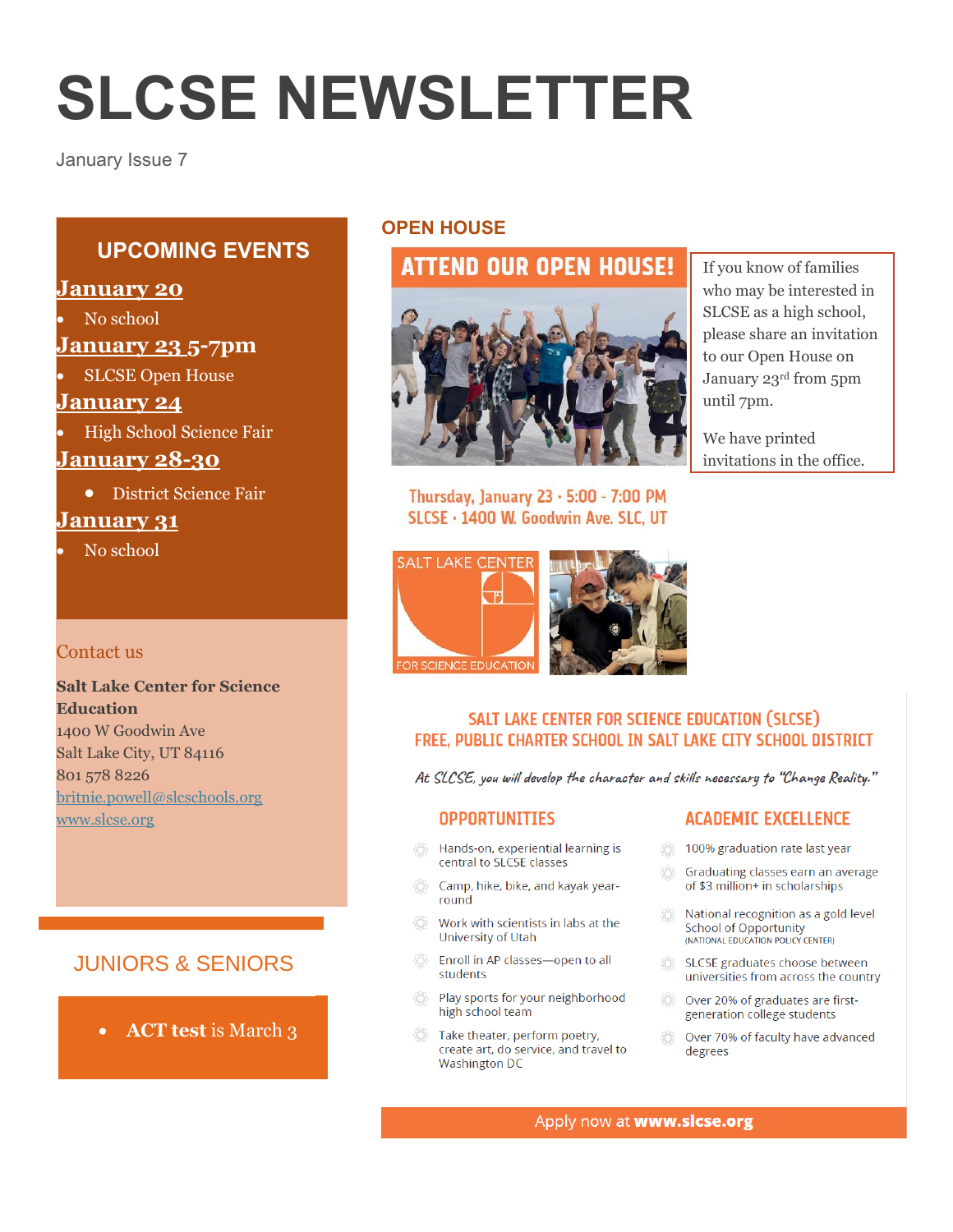#### **AFTER SCHOOL DEBATE CLASS**



Students are meeting after school to prepare for the Mock Trial competition with Ms. Hobush. The Utah Mock Trial competition was established in 1980 to teach students their rights and responsibilities as citizens. Each year, volunteer attorneys write or adapt a legal case involving issues of interest to youth. A handbook containing established facts, signed affidavits, and other legal information regarding the case, along with the rules and information related to the tournament, is provided for all participants. Team members play roles of witnesses, attorneys, clerks, and bailiffs in courtrooms throughout the state

#### **CLASSROOM EMERGENCY KITS**

Student safety is a top priority at SLCSE. To help promote safety, items are being collected to create classroom emergency preparedness kits. In the current climate, being prepared for emergencies is very important, so my Eagle Scout project is to collect these items.

This month we are collecting Costco cases of water bottles. If you have any questions or need clarification, please email: [luke\\_starr@hotmail.com](mailto:luke_starr@hotmail.com) Luke Starr (9th Grade SLCSE Student)



#### **OUTDOOR EXPLORATIONS CAMPING TRIP**



Have you ever dreamed of building and sleeping in a snow cave? Mr. Eaton's classes will be doing just that on Feb 19 through Feb 21 and he'd love to take along some adult chaperones. Please email Mr. Eaton at [cavett.eaton@slcschools.org](mailto:cavett.eaton@slcschools.org) for this once in a lifetime experience!

## **MIDDLE SCHOOL SCIENCE FAIR**

Science Fair is different at SLCSE

- All students participate
- Large portions of science class are dedicated to mentoring students through the process
- The responsability on parents is kept to a minimum…you're welcome